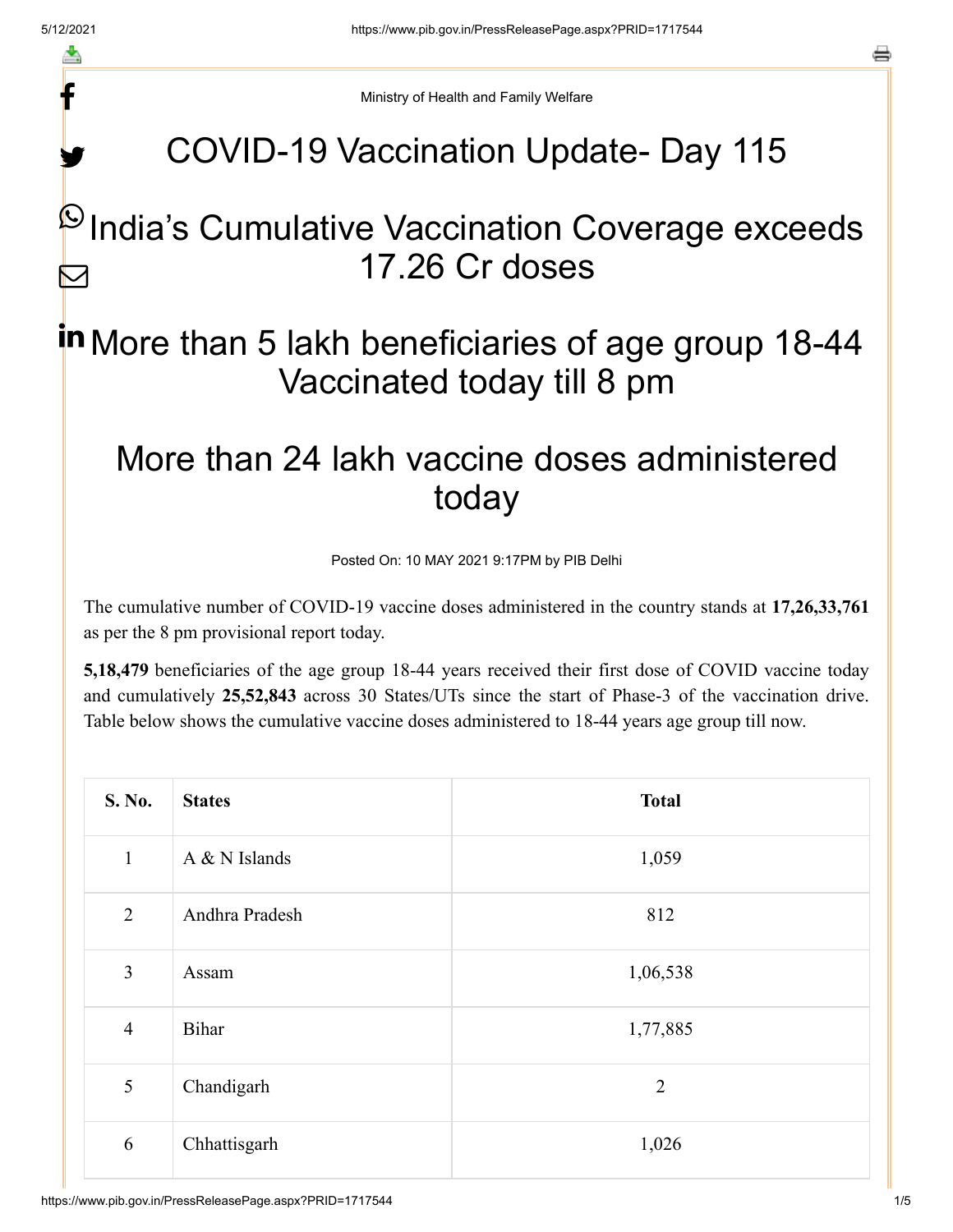| $\tau$<br>f                     | Delhi            | 3,66,309       |  |
|---------------------------------|------------------|----------------|--|
| $8\,$                           | Goa              | 1,228          |  |
| 9                               | Gujarat          | 3,23,601       |  |
| $\bigcirc$<br>$10\,$            | Haryana          | 2,93,716       |  |
| $\blacktriangleright$<br>$11\,$ | Himachal Pradesh | 14             |  |
| in<br>12                        | Jammu & Kashmir  | 29,139         |  |
| 13                              | Jharkhand        | 94             |  |
| 14                              | Karnataka        | 21,082         |  |
| 15                              | Kerala           | 397            |  |
| 16                              | Ladakh           | 86             |  |
| 17                              | Madhya Pradesh   | 48,875         |  |
| $18\,$                          | Maharashtra      | 5,10,347       |  |
| 19                              | Meghalaya        | $\overline{2}$ |  |
| 20                              | Nagaland         | $\overline{2}$ |  |
| 21                              | Odisha           | 50,062         |  |
| 22                              | Puducherry       | $1\,$          |  |
| 23                              | Punjab           | 4,163          |  |
| 24                              | Rajasthan        | 4,11,002       |  |
| 25                              | Tamil Nadu       | 16,723         |  |
| 26                              | Telangana        | 500            |  |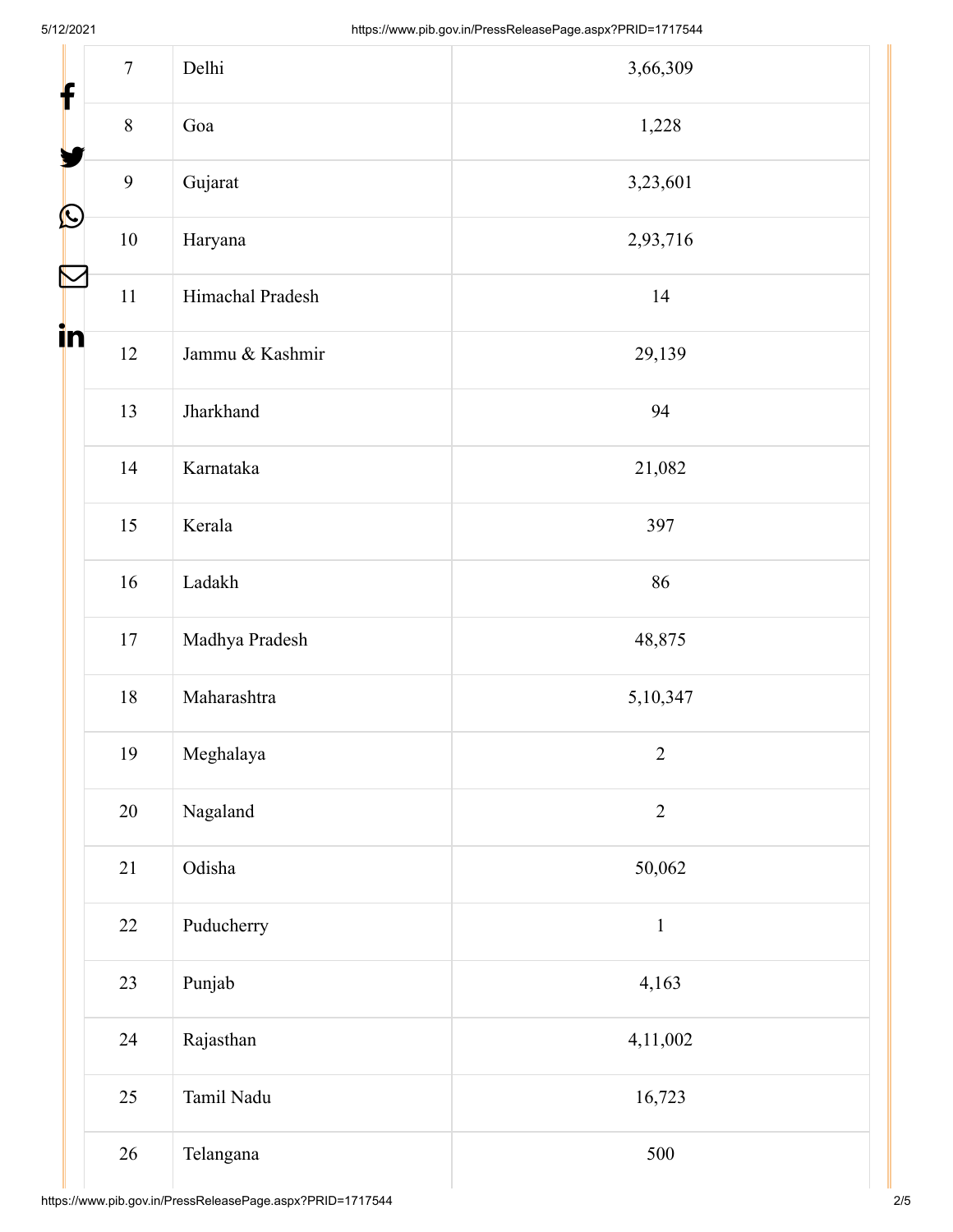| $\sum$<br>in | <b>Total</b> |                      | 25,52,843      |
|--------------|--------------|----------------------|----------------|
| C            | 30           | West Bengal          | 7,079          |
|              | 29           | Uttarakhand          | 14,283         |
|              | 28           | <b>Uttar Pradesh</b> | 1,66,814       |
|              | 27           | Tripura              | $\overline{2}$ |

The total of 17,26,33,761 include 95,63,406 Healthcare Workers (HCWs) who have taken the 1<sup>st</sup> dose and 65,05,072 HCWs who have taken the 2<sup>nd</sup> dose, 1,40,49,681 Frontline Workers (FLWs) (1<sup>st</sup> dose), **78,51,075** FLWs (2<sup>nd</sup> dose), and 25,52,843 for 18-44 years of age group (1<sup>st</sup> dose). 5,54,97,658 for over 45 years old to 60 years old  $(1<sup>st</sup> Does), 71,73,939$  for over 45 years old to 60 years old  $(2<sup>nd</sup> dose),$ **5,38,00,706** for above 60 years (1<sup>st</sup> Dose) and **1,56,39,381** for above 60 years (2<sup>nd</sup> Dose).

| <b>HCWs</b>              | $1st$ Dose           | 95,63,406    |
|--------------------------|----------------------|--------------|
|                          | $2nd$ Dose           | 65,05,072    |
| <b>FLWs</b>              | 1 <sup>st</sup> Dose | 1,40,49,681  |
|                          | $2nd$ Dose           | 78,51,075    |
| Age Group 18-44 years    | $1st$ Dose           | 25,52,843    |
| Age Group 45 to 60 years | $1st$ Dose           | 5,54,97,658  |
|                          | $2nd$ Dose           | 71,73,939    |
| Over 60 years            | 1 <sup>st</sup> Dose | 5,38,00,706  |
|                          | $2nd$ Dose           | 1,56,39,381  |
| <b>Total</b>             |                      | 17,26,33,761 |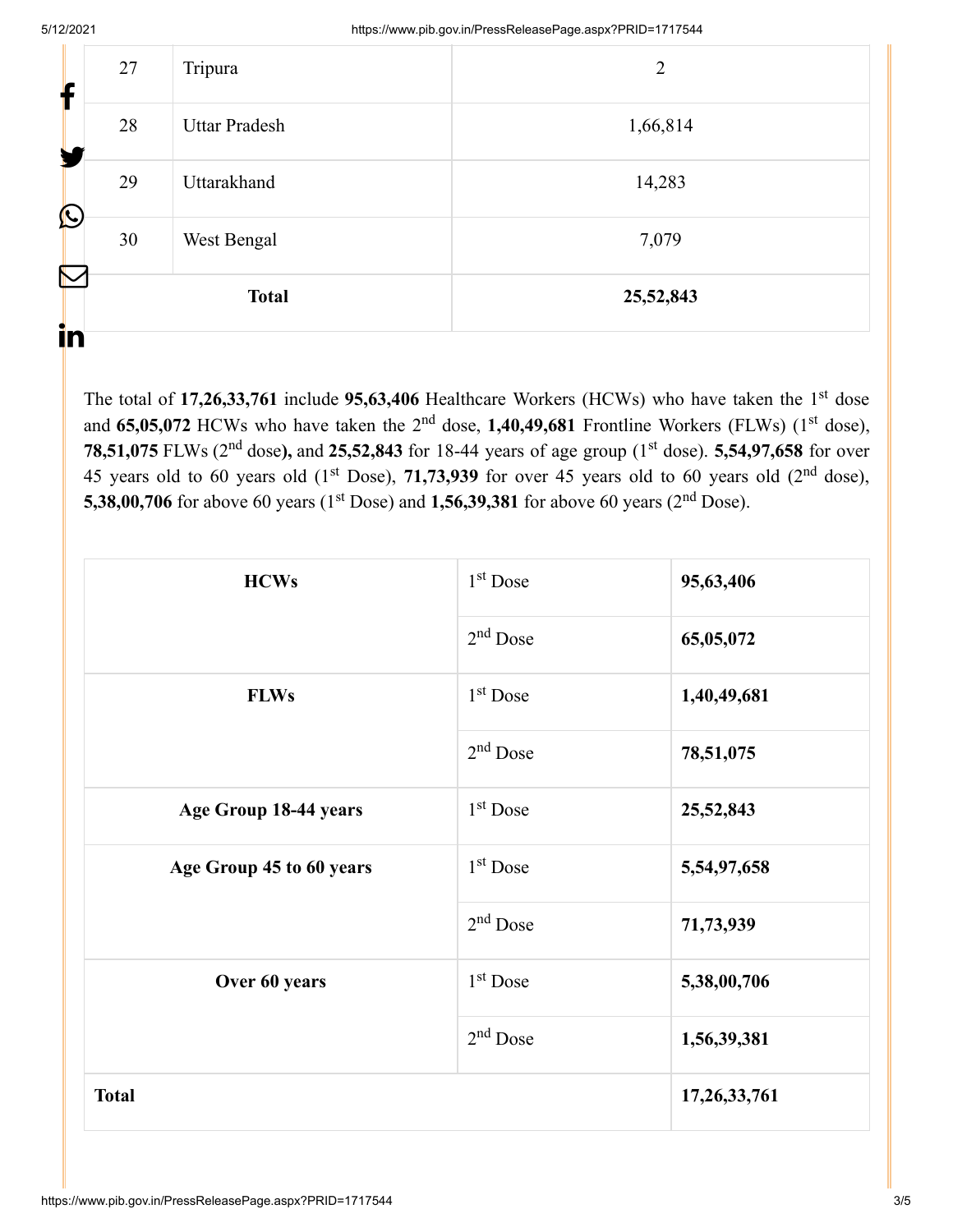As on Day-115 of the vaccination drive (10<sup>th</sup> May, 2021), total 24,30,017 vaccine doses were given. 10,47,092 beneficiaries were vaccinated for 1<sup>st</sup> dose and 13,82,925 beneficiaries received 2<sup>nd</sup> dose of vaccine as per the provisional report till 8 P.M. Final reports would be completed for the day by late tonight. f y.

| Ŀ<br><b>HCWs</b>         | $1st$ Dose           | 15,973    |
|--------------------------|----------------------|-----------|
|                          | $2nd$ Dose           | 33,275    |
| in<br><b>FLWs</b>        | $1st$ Dose           | 75,315    |
|                          | $2nd$ Dose           | 94,518    |
| 18-44 years              | 1 <sup>st</sup> Dose | 5,18,479  |
| 45 to 60 years           | $1st$ Dose           | 3,12,888  |
|                          | $2nd$ Dose           | 6,05,235  |
| Over 60 years            | $1st$ Dose           | 1,24,437  |
|                          | $2nd$ Dose           | 6,49,897  |
| <b>Total Achievement</b> | $1st$ Dose           | 10,47,092 |
|                          | $2nd$ Dose           | 13,82,925 |

#### **Date: 10<sup>th</sup> May, 2021 (115<sup>th</sup> Day)**

The vaccination exercise as a tool to protect the most vulnerable population groups in the country from COVID-19 continues to be regularly reviewed and monitored at the highest level.

\*\*\*\*

**MV**

HFW/COVID Vaccination/10<sup>th</sup> May2021/4

(Release ID: 1717544) Visitor Counter : 19